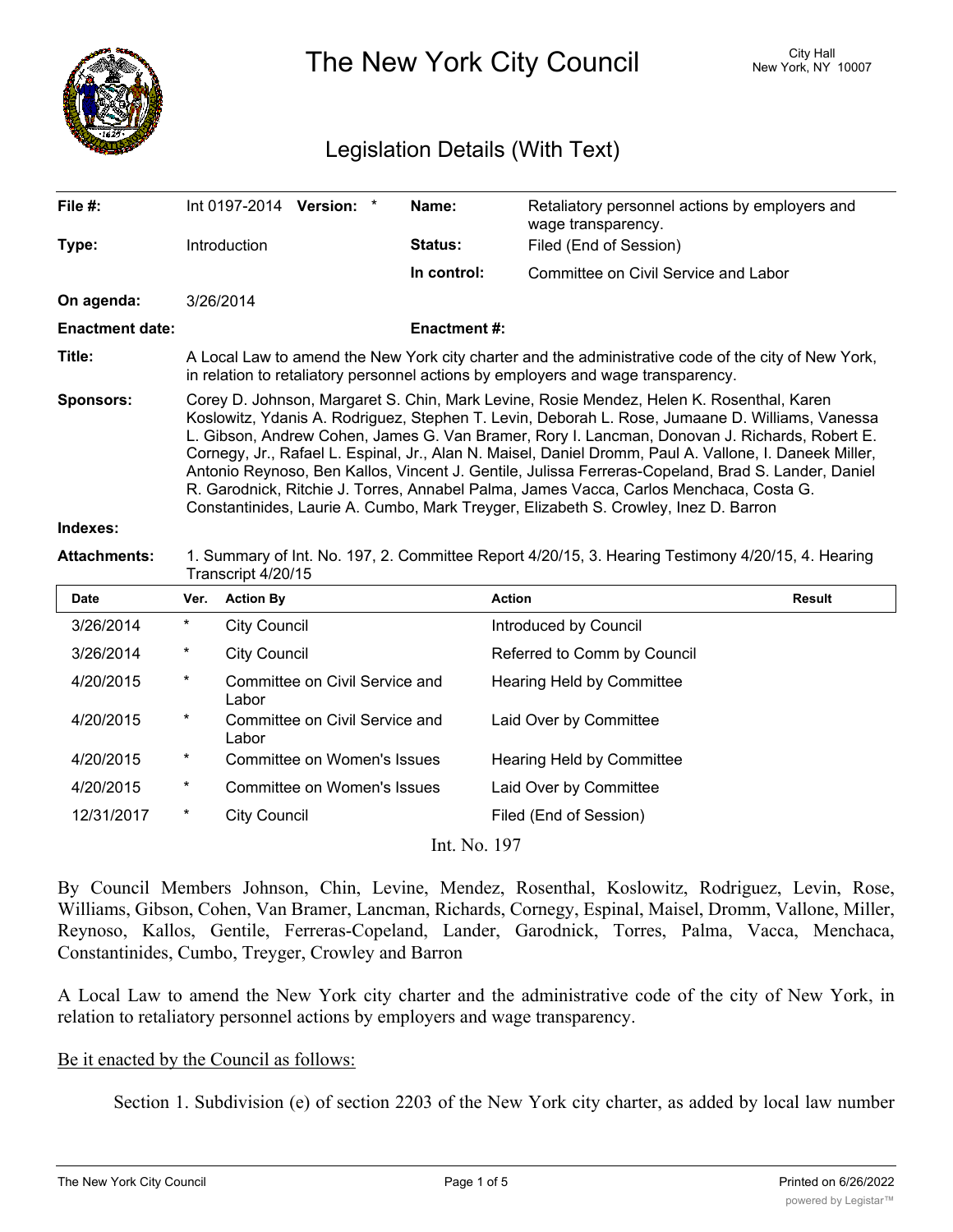46 for the year 2013, is hereby amended to read as follows:

(e) The commissioner shall have all powers as set forth in [chapter] chapters 8 and 9 of title 20 of the administrative code relating to the receipt, investigation, and resolution of complaints thereunder regarding earned sick time and wage transparency and the power to conduct investigations regarding violations of such chapter upon his or her own initiative.

§ 2. Paragraph (1) of subdivision (h) of section 2203 of the New York city charter, as relettered by local law number 46 for the year 2013, is hereby amended to read as follows:

(h)(1) Notwithstanding any inconsistent provision of law, the department shall be authorized, upon due notice and hearing, to impose civil penalties for the violation of any laws or rules the enforcement of which is within the jurisdiction of the department pursuant to this charter, the administrative code or any other general, special or local law. The department shall have the power to render decisions and orders and to impose civil penalties for all such violations, and to order equitable relief for and payment of monetary damages in connection with enforcement of [chapter] chapters 8 and 9 of title 20 of the administrative code. Except to the extent that dollar limits are otherwise specifically provided, such civil penalties shall not exceed five hundred dollars for each violation. All proceedings authorized pursuant to this subdivision shall be conducted in accordance with rules promulgated by the commissioner. The remedies and penalties provided for in this subdivision shall be in addition to any other remedies or penalties provided for the enforcement of such provisions under any other law including, but not limited to, civil or criminal actions or proceedings.

§ 3. Title 20 of the administrative code of the city of New York is amended by adding a new chapter 9 to read as follows:

# CHAPTER 9

#### **Wage Transparency**

# § 20-930 **Definitions.** When used in this chapter, the following terms shall be defined as

a. "Employee" shall mean any "employee" as defined in section 190(2) of the labor law who is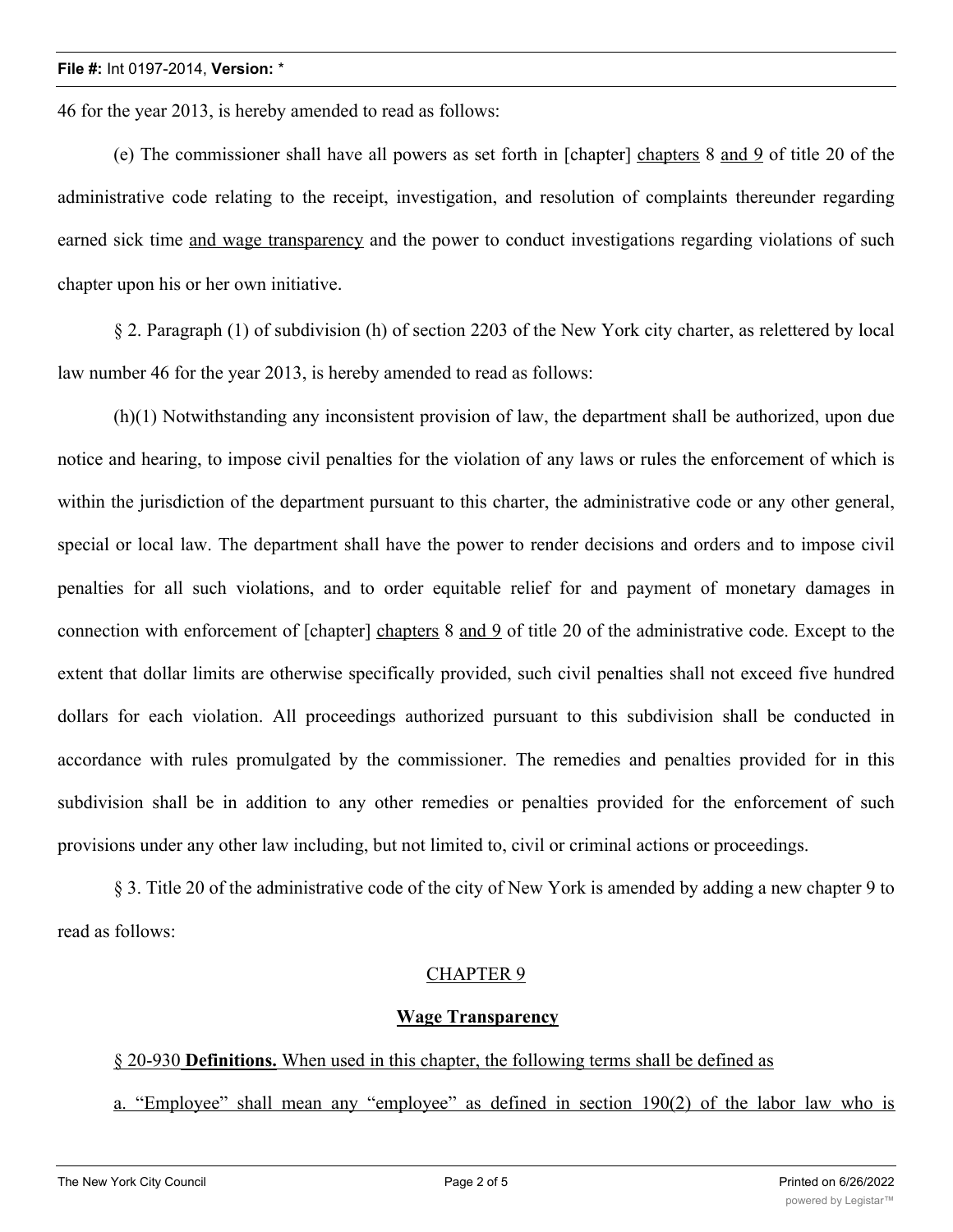employed for hire within the city of New York for more than eighty hours in a calendar year who performs work on a full-time or part-time basis, including work performed in a transitional jobs program pursuant to section 336-f of the social services law, but not including work performed as a participant in a work experience program pursuant to section 336-c of the social services law, and not including those who are employed by (i) the United States government; (ii) the state of New York, including any office, department, independent agency, authority, institution, association, society or other body of the state including the legislature and the judiciary; or (iii) the city of New York or any local government, municipality or county or any entity governed by general municipal law section 92 or county law section 207.

b. "Employer" shall mean any "employer" as defined in section 190(3) of the labor law, but not including (i) the United States government; (ii) the state of New York, including any office, department, independent agency, authority, institution, association, society or other body of the state including the legislature and the judiciary; or (iii) the city of New York or any local government, municipality or county or any entity governed by general municipal law section 92 or county law section 207.

c. "Retaliation" shall mean any threat, discipline, discharge, demotion, suspension, reduction in employee hours, or any other adverse employment action against any employee for exercising or attempting to exercise any right guaranteed under this chapter.

§ 20-931 **Right to wage transparency.** a. It shall be an unlawful employment practice to discharge, demote, retaliate, interfere, intimidate, threaten or discriminate against any employee because the employee inquired about, disclosed, compared or otherwise discussed the employee's wages or employee benefits, or the wages or employee benefits of any other employee, or aided or encouraged any other employee to exercise his or her rights under this chapter, provided that any such wage or benefit information was obtained in a lawful manner.

b. It shall be an unlawful employment practice to require an employee or prospective employee to sign a waiver or other document that purports to deny the employee the right to disclose the amount of his or her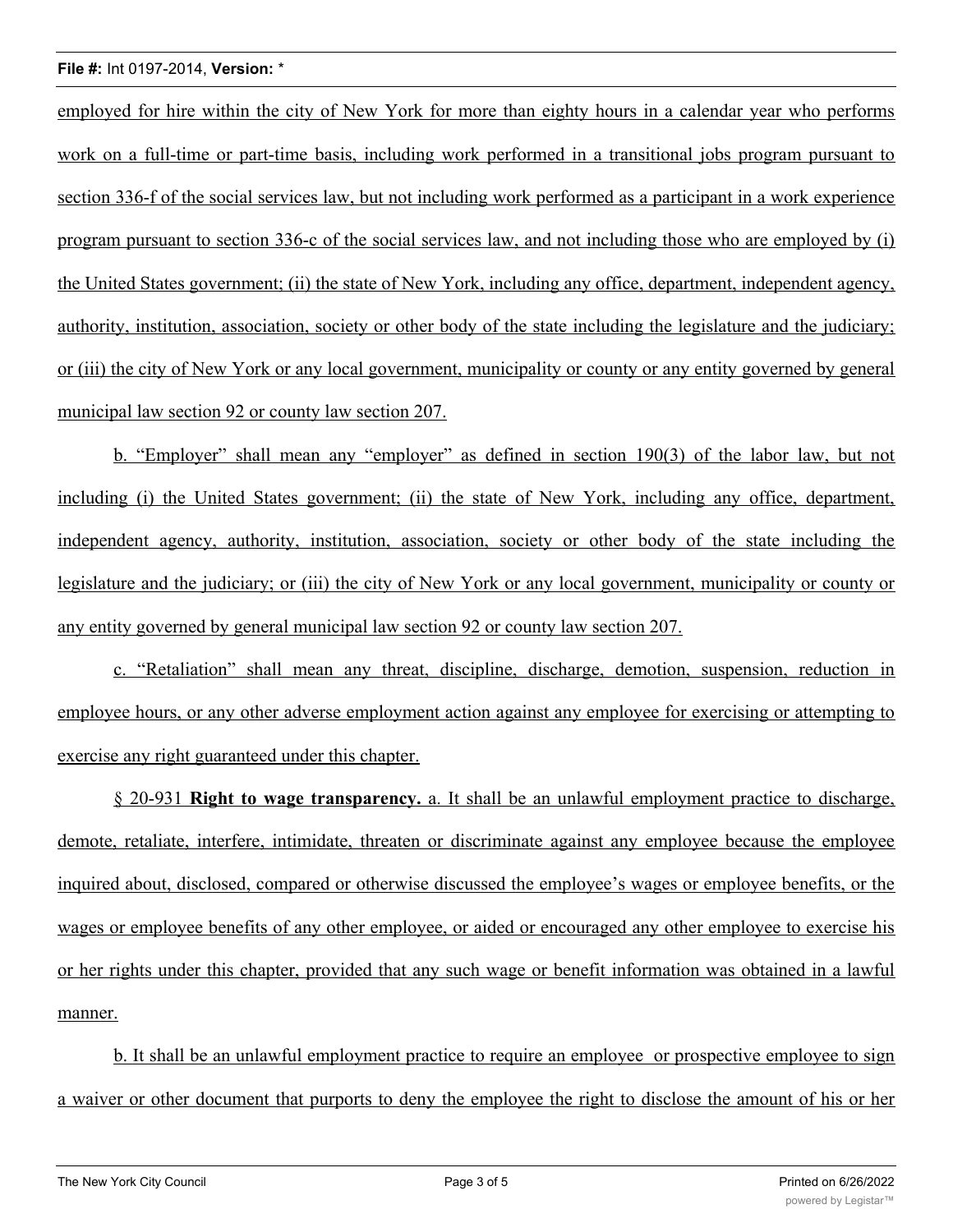wages, salary, or paid benefits.

c. Nothing in this chapter shall require an employer to disclose confidential wage and employee benefit information to anyone other than the employee to whom it pertains.

§ 20-932 **Retaliation and interference prohibited**. No employer shall engage in retaliation or threaten retaliation against an employee for exercising or attempting to exercise any right provided pursuant to this chapter, or interfere with any investigation, proceeding or hearing pursuant to this chapter. The protections of this chapter shall apply to any person who mistakenly but in good faith alleges a violation of this chapter. Rights under section 20-931 of this chapter shall include, but not be limited to, the right to file a complaint for alleged violations of this chapter with the department, communicate with any person about any violation of this chapter, participate in any administrative or judicial action regarding an alleged violation of this chapter, or inform any person of his or her potential rights under this chapter.

§ 20-933 **Notice of rights**. a. An employer shall provide any new employee at the commencement of employment or any existing employee within thirty days of the effective date of this local law, with written notice of such employee's right to wage transparency pursuant to this chapter, including the right to be free from retaliation and to bring a complaint to the department. Such notice shall be in English and the primary language spoken by that employee, provided that the department has made available a translation of such notice in such language pursuant to subdivision b of this section. Instead of providing each employee with such notice, an employer may instead conspicuously post such notice at such employer's place of business in an area accessible to employees.

b. The department shall create and make available notices that contain the information required pursuant to subdivision a of this section. Such notices shall be posted in a downloadable format on the department's website in Chinese, English, French-Creole, Italian, Korean, Russian, Spanish and any other language deemed appropriate by the department.

§ 20-934 **Enforcement and penalties**. a. The department shall enforce the provisions of this chapter